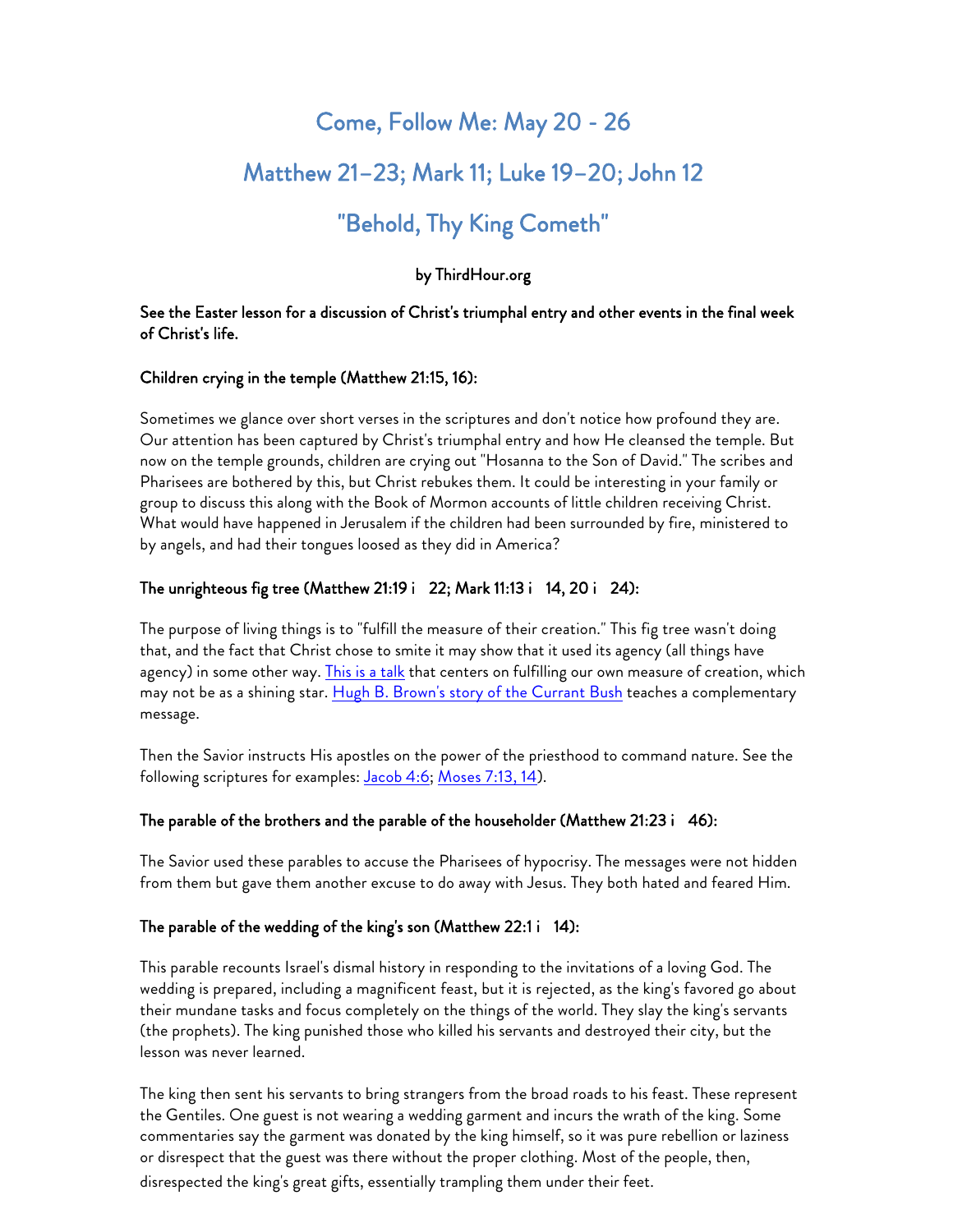The Lord invites all to come unto Him, but few respond with full intent. Those few who do become His servants are the ones who are chosen. Find a similar story in the parable of the husbandman in Luke 20:9 -- 18).

https://www.lds.org/media-- library/video/2010-- 07-- 104-- many-- called-- few-- chosen? lang=eng

#### Christ offended the wicked (Matthew 23):

To read Matthew 23 is to see that Christ was not kind to all, not loving to all, but bitterly chastized the hypocrites and the unrepentant. "Woe unto you, scribes and Pharisees, hypocrites! for ye compass sea and land to make one proselyte, and when he is made, ye make him twofold more the child of hell than yourselves" (v. 15). "Ye serpents, ye generation of vipers, how can ye escape the damnation of hell?" (v. 33).



#### "Your house is left unto you desolate" (Matthew 23:38, 39; Luke 19:41 -- 44):

Christ says the Jews will not see Him again until they say "Blessed is he who cometh in the name of the Lord." In other scriptures, He says that they will physically gather in the Last Days when they begin to believe in Him.

In 70 A.D. the Romans destroyed Jerusalem and scattered any remaining Jews to the far corners of the earth. This dispersion ("diaspora") had begun when the northern kingdom of Israel was taken away by the Assyrians, had grown when the Babylonians conquered Judea, and climaxed with the destruction wreaked by the Romans (continuing to the Bar Kochba revolt after the destruction of Jerusalem). Thus, was the house of Israel left desolate.

#### The story of Zacchæus (Luke 19:1 -- 10):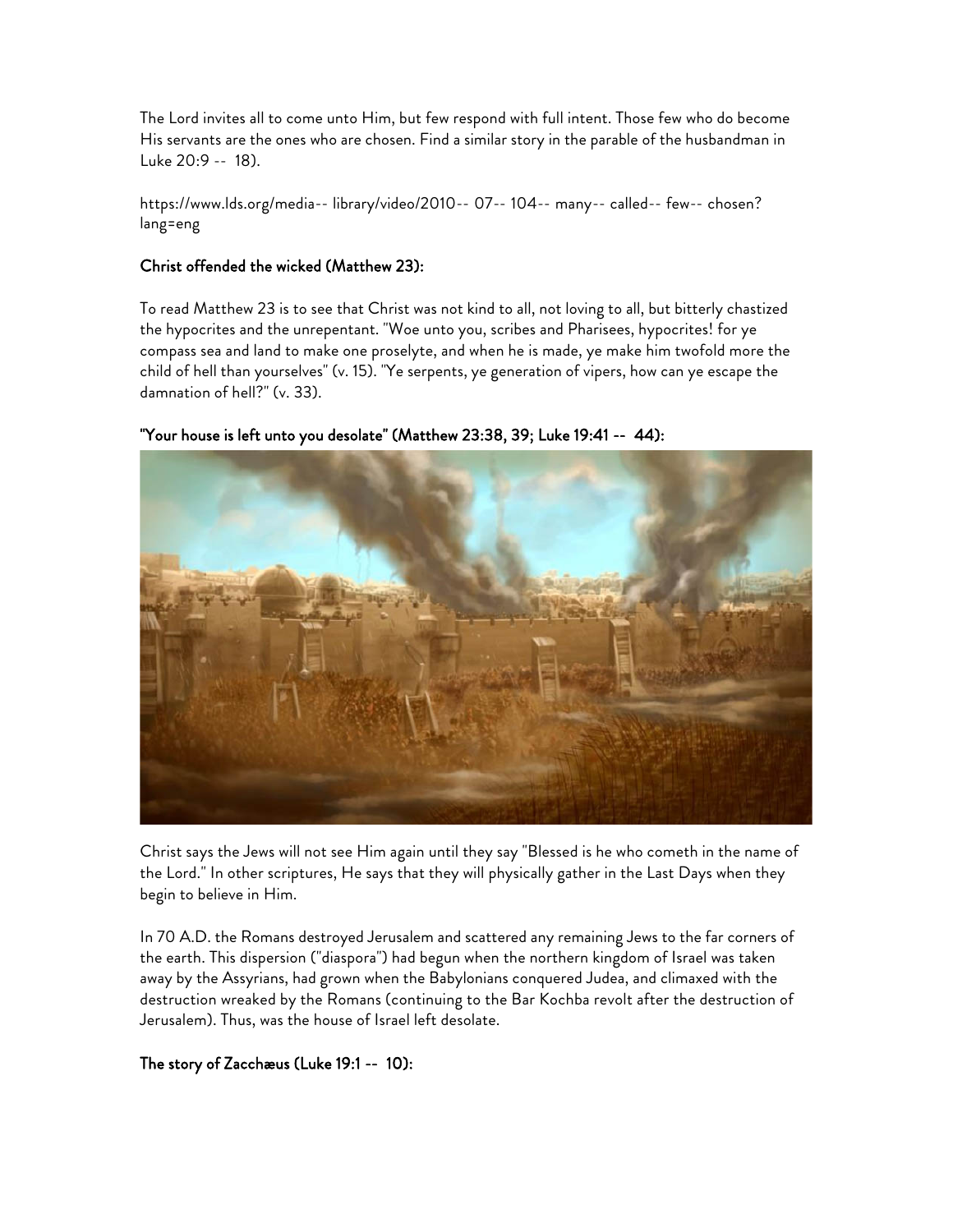Jesus calls Zacchaeus by name. He was foremost of the tax collectors in Jericho, so Jesus may have heard of him, or Jesus may have known his name because He is God and knows us all. Zacchaeus was hated because he was a tax collector. People assumed that because he was rich he had gotten his gains by serving the Roman oppressors or cheating. But Jesus knew his honest heart. He knows us. This story should encourage us to feel known and loved.

# Mary anoints Jesus' feet (John 12:1 -- 8):

Jesus had already raised Lazarus from the dead and He was back in Bethany at the home of Lazarus, Mary, and Martha. Mary anointed Jesus' feet and Judas Iscariot objected because of the expense of the oils. "Why was not this ointment sold for three hundred pence, and given to the poor?" The next verse is interesting: "This he said, not that he cared for the poor; but because he was a thief, and had the bag, and bare what was put therein."

Judas may have been carrying the bag that contained the monies for the poor. He wanted the value of the ointment added to it for he intended to steal it. Remember that these scriptures were written long after the death of Christ, written in retrospect with judgment added to the narrative. Was Judas really a thief and an apostle? Or was John looking back and guessing at Judas' motives because Judas betrayed the Savior?

# The chief priests wanted to kill Lazarus (John 12:9 -- 11):

This was the week leading to the Passover, and many Jews had arrived in Jerusalem from faraway places. When they heard the story of Lazarus having been raised from the dead and hearing that Jesus was in Bethany, many decided to make the very short journey to see. The high priests considered killing Lazarus for this reason. Many began to believe in Christ because of this miracle.

## Jesus predicts His death and there is a voice from heaven (John 12:23 -- 36):

In these verses you can sense Christ's trepidation at what is coming — "Now is my soul troubled; and what shall I say? Father, save me from this hour: but for this cause came I unto this hour" (v. 27).

The people heard the voice of the Father glorifying His Son:

"Father, glorify thy name. Then came there a voice from heaven, saying, I have both glorified it, and will glorify it again. The people therefore, that stood by, and heard it, said that it thundered: others said, An angel spake to him. Jesus answered and said, This voice came not because of me, but for your sakes." (vs. 28 -- 30).

# Some of the chief rulers believe in Christ (John 12:42 -- 43):

"Nevertheless among the chief rulers also many believed on him; but because of the Pharisees they did not confess him, lest they should be put out of the synagogue: For they loved the praise of men more than the praise of God." Being put out of the synagogue means being excommunicated.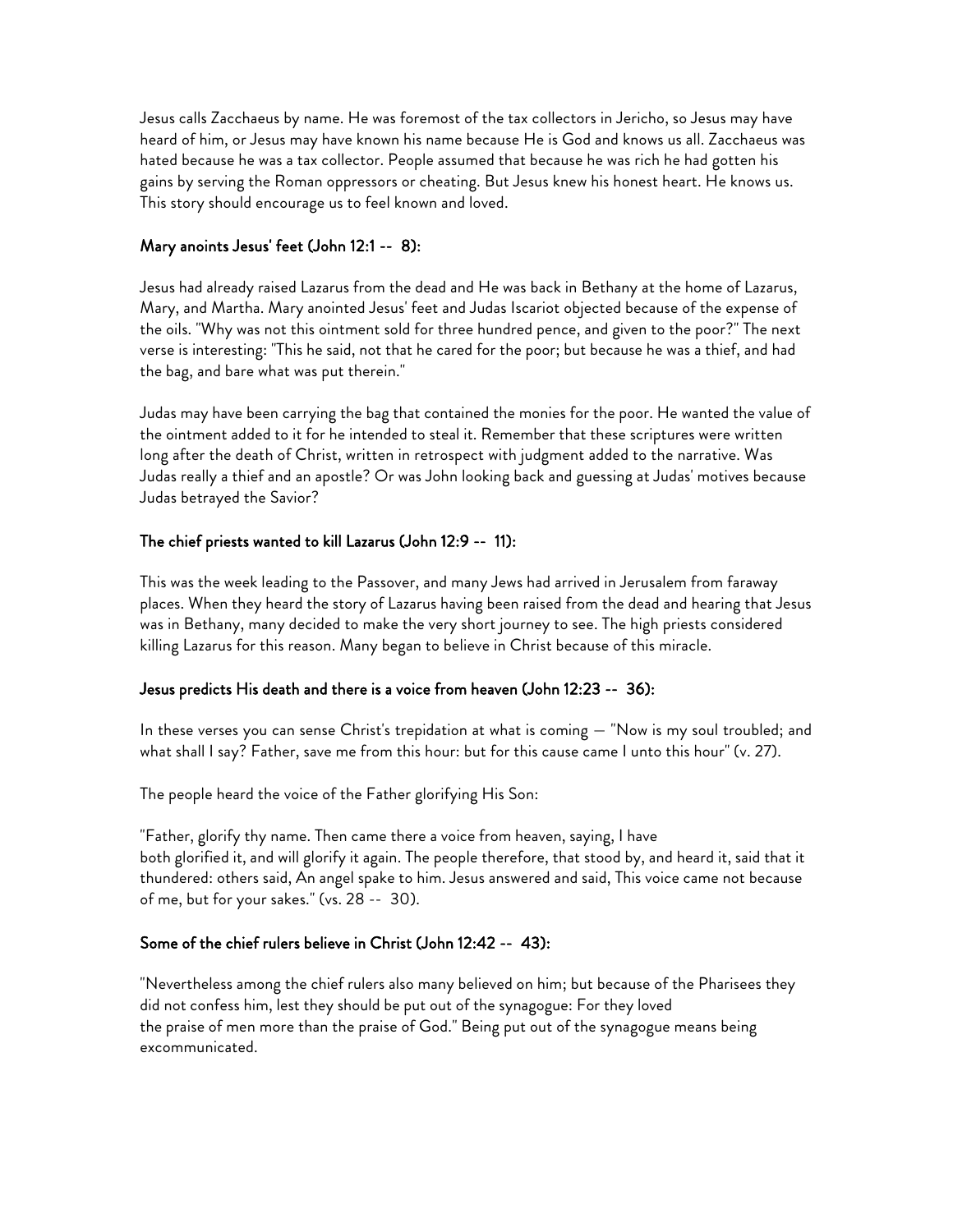# Temples Across the World

Instructions: Cut out each temple and place in its correct location on the map.